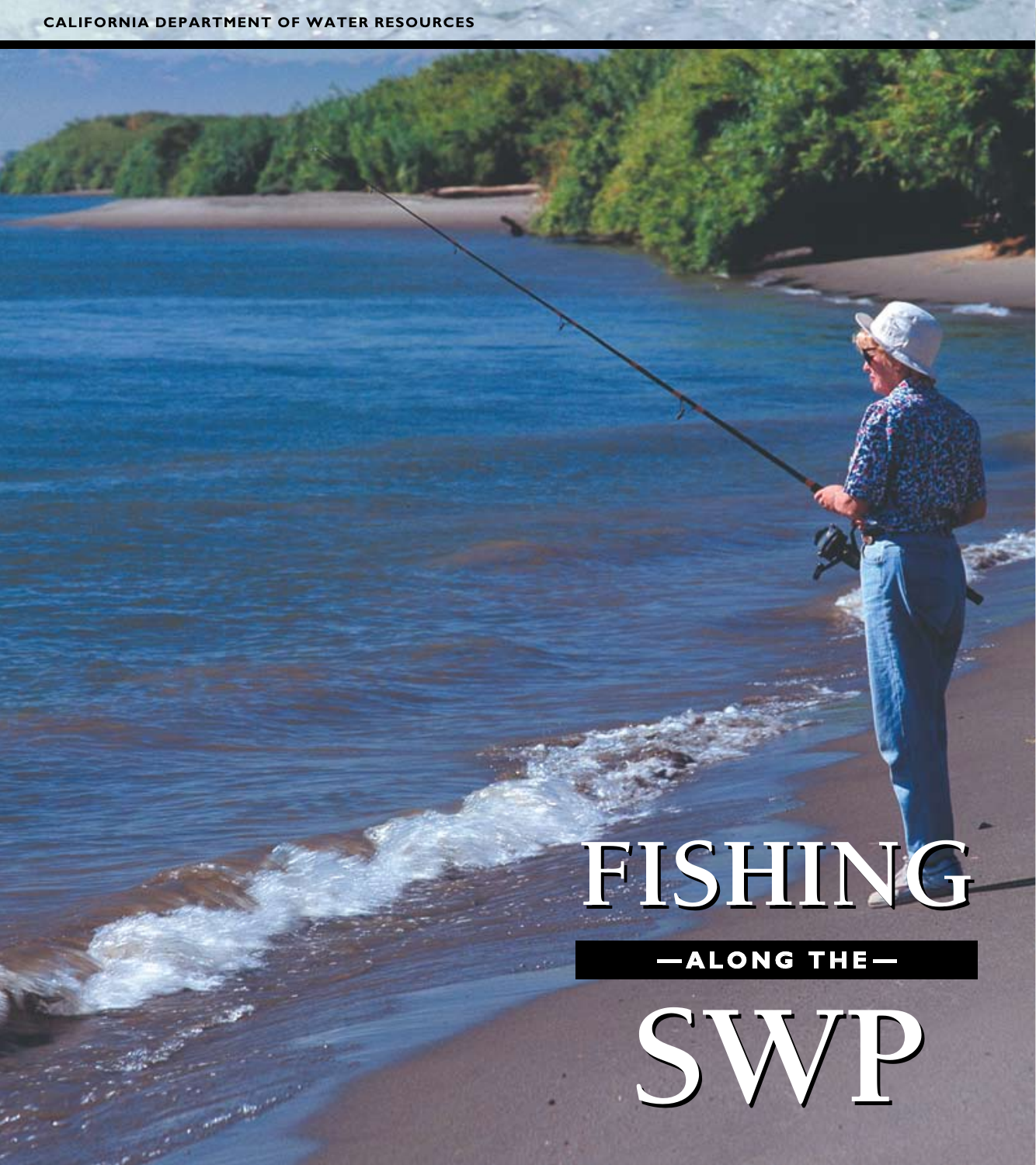## **The State Water Project**



Planned, designed, constructed, operated and maintained by the California Department of Water Resources (DWR), the State Water Project (SWP) is the largest state-built, multipurpose water project in the United States.

The SWP, reaching from Northern to Southern California, includes 34 storage facilities, 20 pumping plants, 4 pumping-generating plants, 5 hydroelectric power plants, and 700 miles of canals, tunnels, and pipelines, which includes the 444-mile long California Aqueduct.

The main purpose of the SWP is water supplies —that is, to divert and store water during wet periods and distribute it to areas of need in

Northern California, the San Francisco Bay area, the San Joaquin Valley, the Central Coast, and Southern California. Other SWP purposes include flood control, power generation, recreation, fish and wildlife enhancement, and water quality improvements in the Sacramento-San Joaquin Delta.

Twenty-nine urban and agricultural water agencies have long-term contracts for delivery of SWP water. Approximately 70 percent goes to urban users and 30 percent to agricultural users.

These SWP contracting agencies are repaying the full cost, plus interest, of financing, building, operating and maintaining the SWP water storage and delivery system.

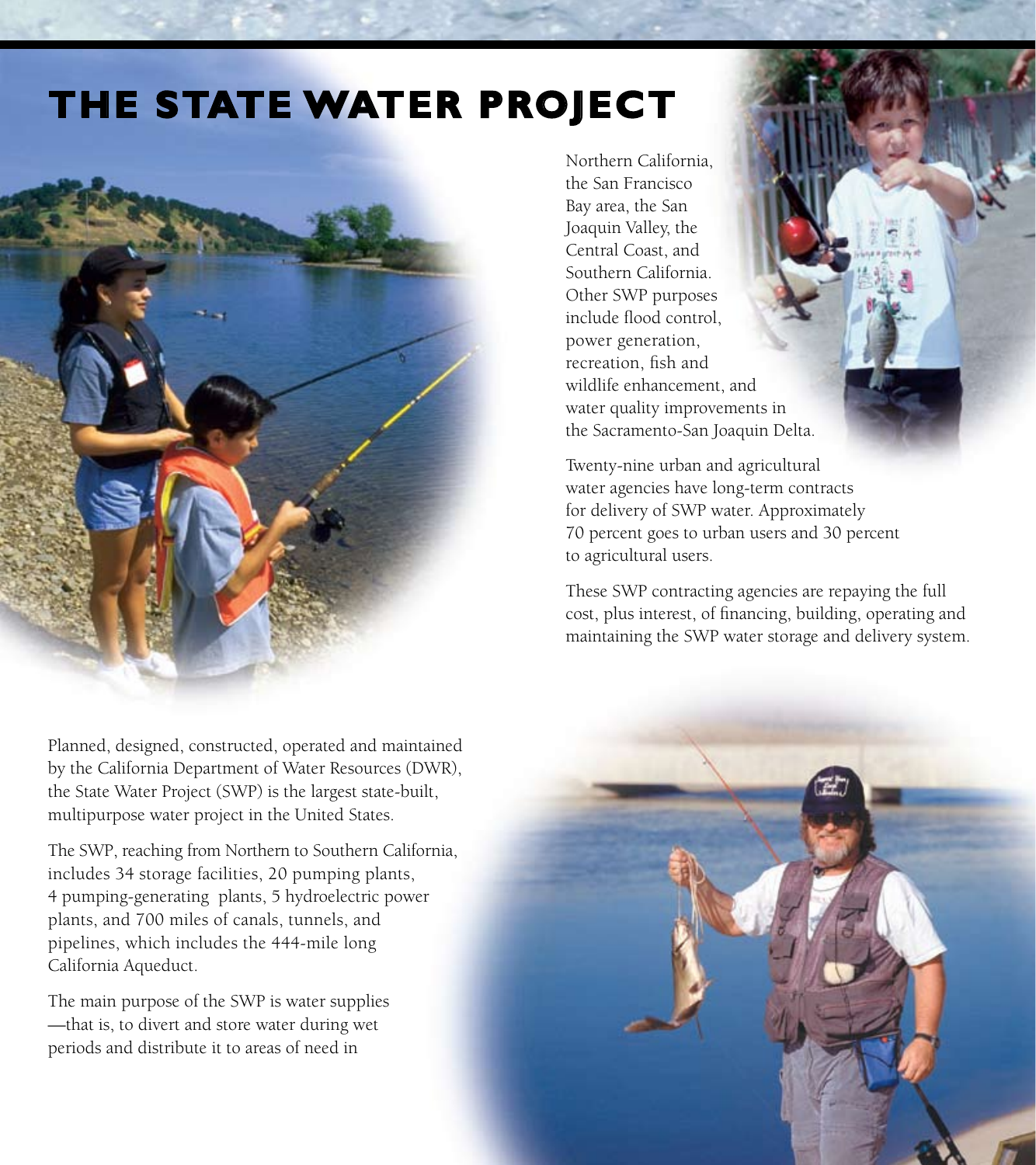# **Fishing Along the SWP**

The SWP provides the angler with varied opportunities for year-round fishing. You are welcome to fish at 12 SWP reservoirs or at 16 designated fishing access sites along the California Aqueduct's more than 400 miles of open canals. (See 16 individual maps on reverse side.) Each site provides parking, and some sites have restrooms. The Aqueduct's fishing sites begin south of Stockton and end near Los Angeles.

#### **Northern California**

Depending on the area, you can catch many different kinds of fish. In Northern California SWP reservoirs, you can fish for Coho salmon, three species of trout, four species of bass, catfish, bluegill, and crappie. Anglers in the Upper Feather River Lakes of Antelope, Frenchman, and Davis catch fish such as rainbow trout, brook trout, and brown trout. In Lake Oroville, anglers enjoy one of the best bass fisheries in the western United States, with high catches of spotted bass, along with largemouth, smallmouth, and redeye bass. Coho salmon abound in Lake Oroville as well, along with brown trout, catfish, bluegill, and crappie.

#### **Central California**

Anglers at SWP reservoirs in Central California, such as San Luis and Bethany Reservoirs, fish for trophy-size striped bass, largemouth bass, catfish, bluegill, and crappie. The world's largest landlocked striped bass was caught at O'Neill Forebay. The Los Banos Creek Reservoir has trout plants in the winter, and also has a population of bass and crappie.





#### **Southern California**

Rainbow trout fishing is a popular sport at Southern California SWP reservoirs. Castaic Lake has largemouth bass, which holds the current lake record at 50 pounds and 2 ounces. At Castaic, Pyramid, and Silverwood lakes, you can find striped bass, largemouth bass, crappie, bluegill, and trout. Catfish are also found at Silverwood, Castaic, Perris, and Quail lakes. There is walk-in fishing, but no boats are allowed at Quail Lake. Quail Lake also offers striped bass and bluegill. Lake Perris, the southernmost SWP reservoir, currently has green sunfish, bluegill, trout, and a championship spotted bass population.

#### **California Aqueduct**

The California Aqueduct contains fish such as striped bass and catfish. The California Aqueduct, which begins in the north at Banks Pumping Plant and ends in the south at Lake Perris, is a 444-mile long, concrete lined canal built to convey water to its many destinations.

Operated by the Department of Water Resources, the California Aqueduct's water looks calm on the surface, but there are fast currents that can carry you away quickly. The water is deep - up to 30 feet in some places - enough to cover a whole house. It is an effective way to move water, but it is not a safe place to swim or play.

Remember that the Department of Fish and Game's fishing regulations apply throughout the SWP. Please obey the regulations for the area you are in. You can obtain a copy of the regulations where you buy your fishing license.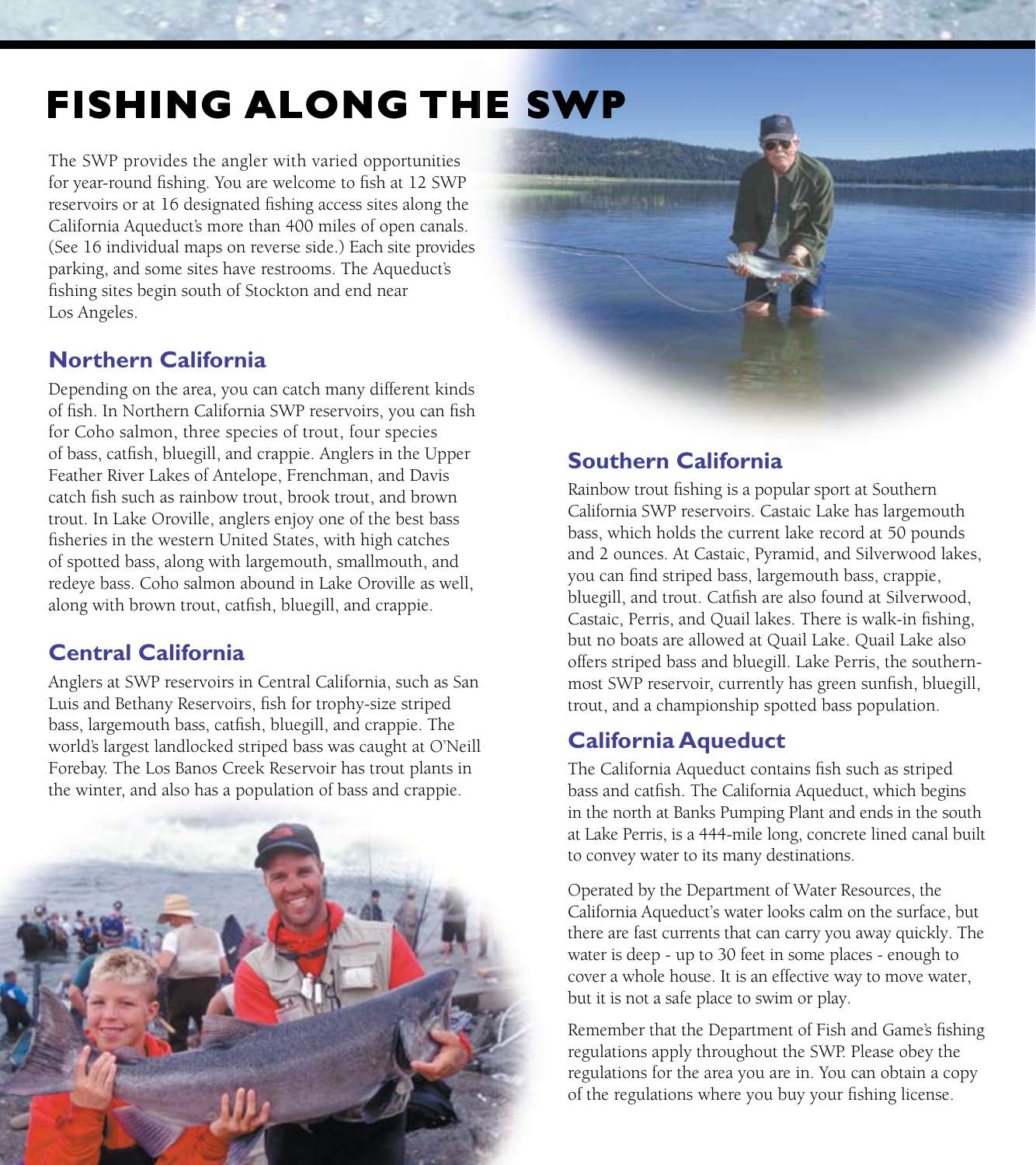# **Fishing Safety Tips**

When fishing, always remember the fishing safety tips, including the drownproofing method.

#### **Drownproofing Method**

- If you fall in the water, stay calm. If you are at the Aqueduct, look for the nearest downstream ladder or float line. Swim or float to the ladder to climb out, or grab the line and pull yourself to the bank.
- If you are not at the Aqueduct and are unable to locate a ladder or line, use the "drownproofing" method to stay afloat. First, relax your body in the water. Let the back of your head and your shoulders come to the surface. Next, pull your knees tightly into your chest and "tread" water with your arms. Every five to ten seconds, raise your face out of the water and take a deep breath. Repeat the breathing as you continue to tread water with your knees up. This method, which will keep you afloat for a long time, will not tire you out as much as swimming.

#### **Fishing Safety on SWP Reservoirs**

When fishing at any of the 12 SWP reservoirs, you should remember to:

- **• Wear a life jacket or preserver.** Children should wear life preservers at all times.
- **• Observe all warning signs -** They are there to warn you of dangers.
- **• Don't climb over or around fences, or trespass on posted areas**
- **• Watch out for poisonous snakes**
- **• Never fish alone**

#### **Fishing Safety on the California Aqueduct**

When you fish along the Aqueduct, heed all reservoir fishing safety tips listed above, including these tips about Aqueduct dangers:

- • When you fish, **stand back from the Aqueduct's sloping concrete sides.** They are steep, slippery, and difficult to climb. You could easily slide right into the water.
- • **Wear rubber-soled shoes** for safe footing at the Aqueduct.
- the safety ladders **(A)** and **lines (B).** Safety ladders • If you go to the Aqueduct to fish, **look around for** along both sides of the Aqueduct are spaced 500 feet apart and marked by bright yellow paint. The safety lines are strung on plastic floats, close to bridges and other structures that cross the Aqueduct. These ladders and lines can save your life.





• **Do not go into the water** to land a fish, recover fishing

gear, or any other reason. It's too dangerous—the current is swift below the surface.

- • **Take your own drinking water.** The Aqueduct water has not been treated and is not safe to drink.
- • **Don't play close to the Aqueduct**
- • **Do not climb structures or fish from bridges crossing the Aqueduct.** They are not safe fishing spots.

 **Help spread the word about these fishing safety tips— YOU COULD SAVE A LIFE!**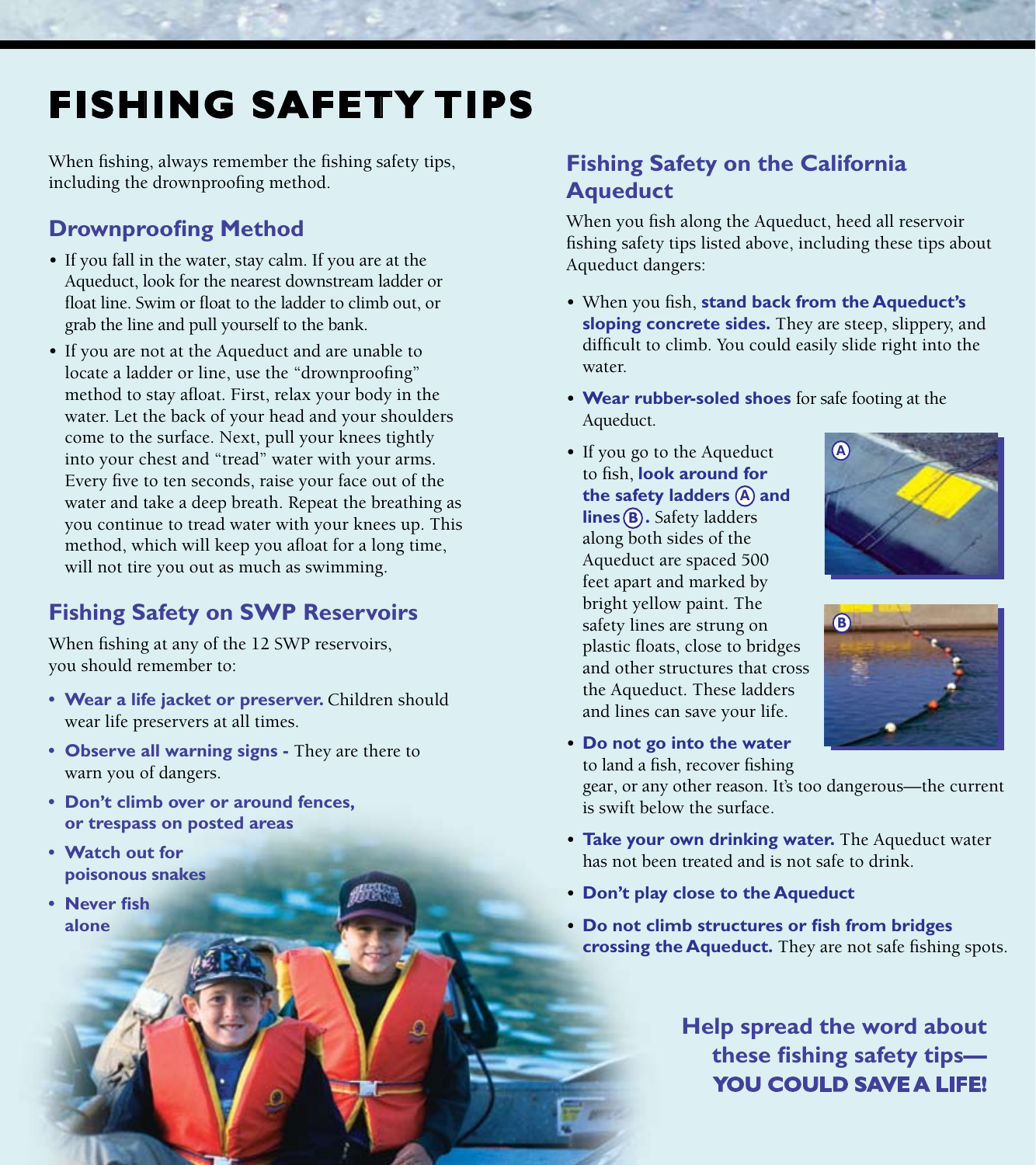### **FISHING SITES On The California Aqueduct**

The following maps are the 16 designated fishing access



**1 Grant Line Road Site**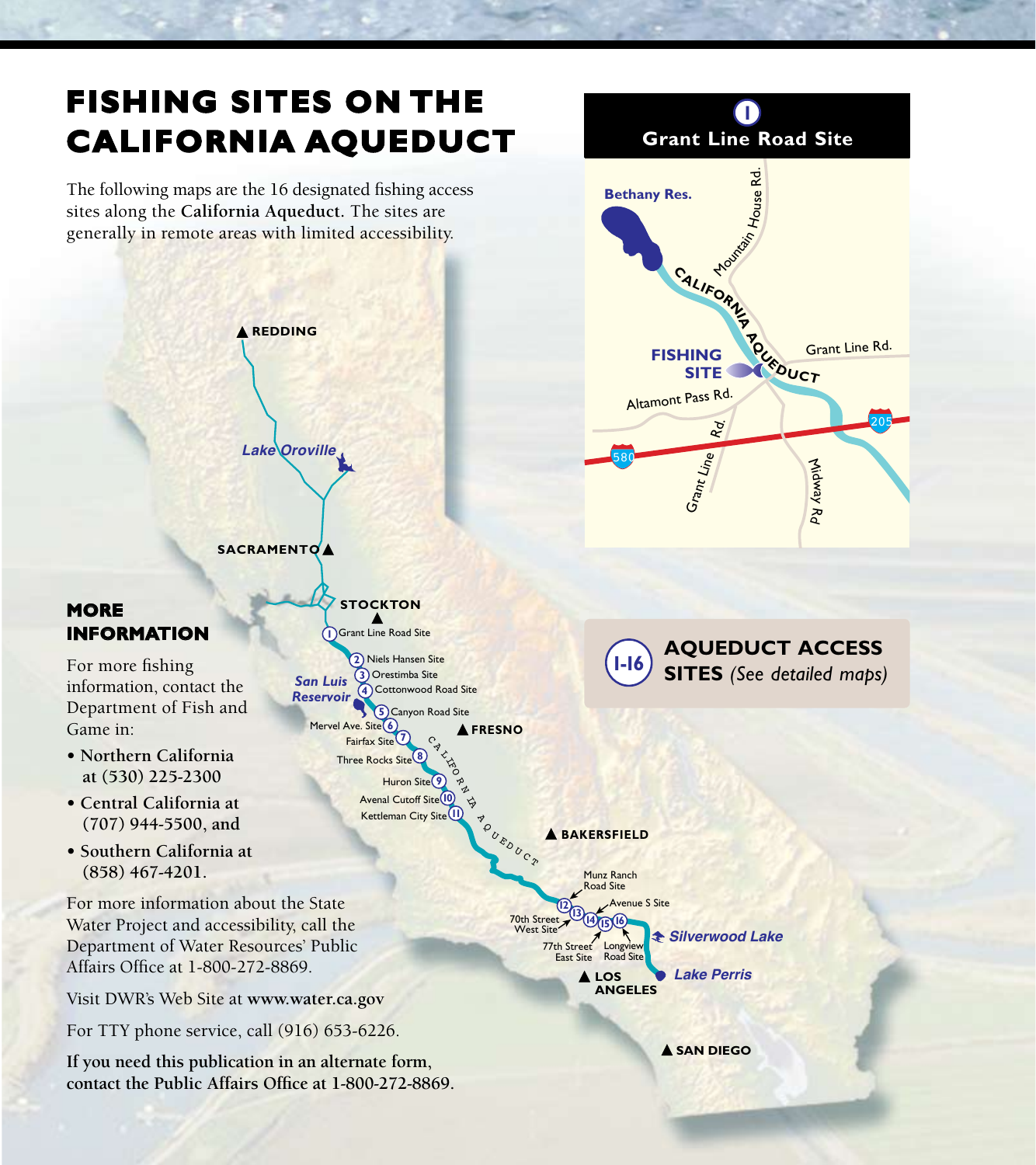





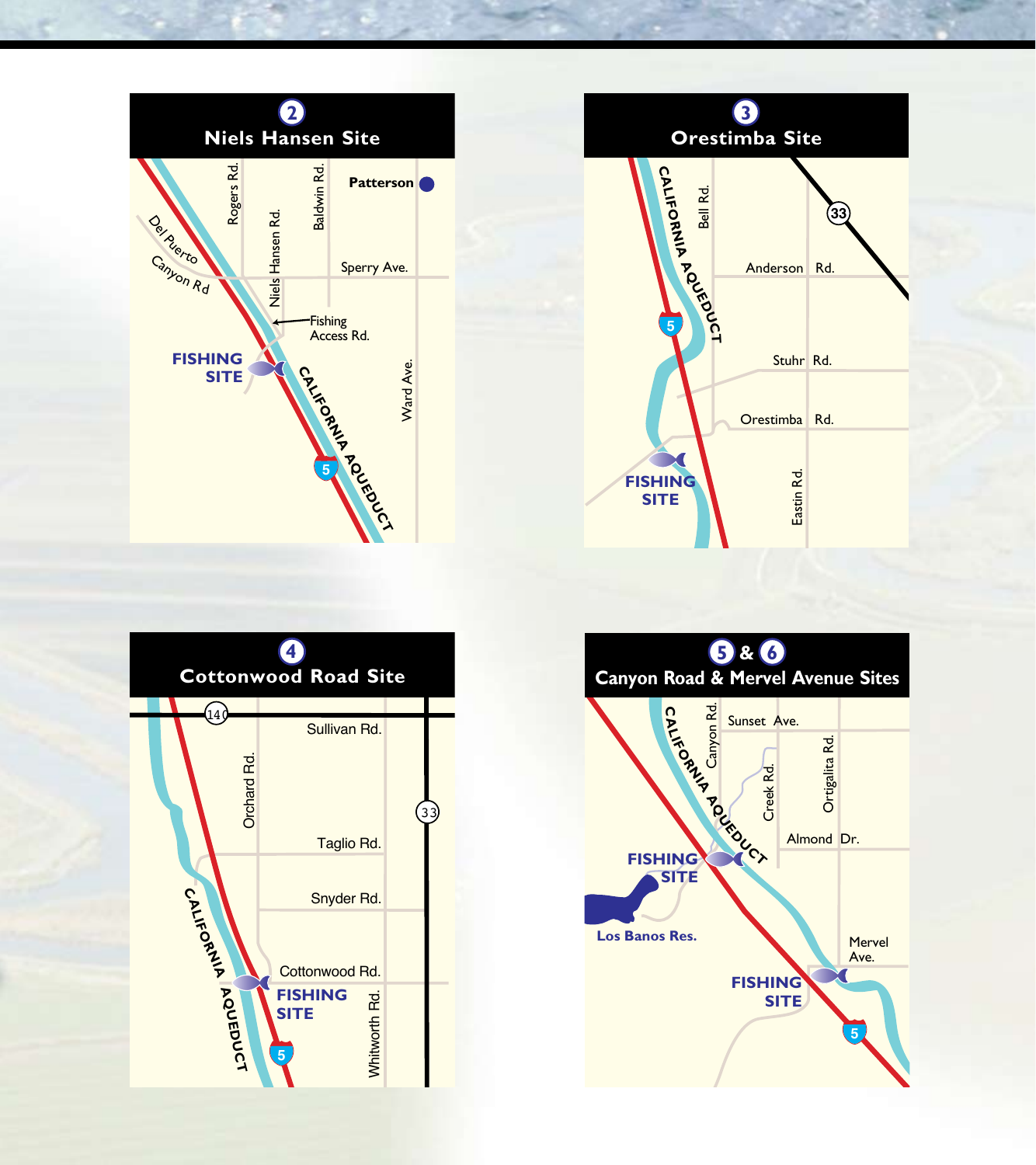

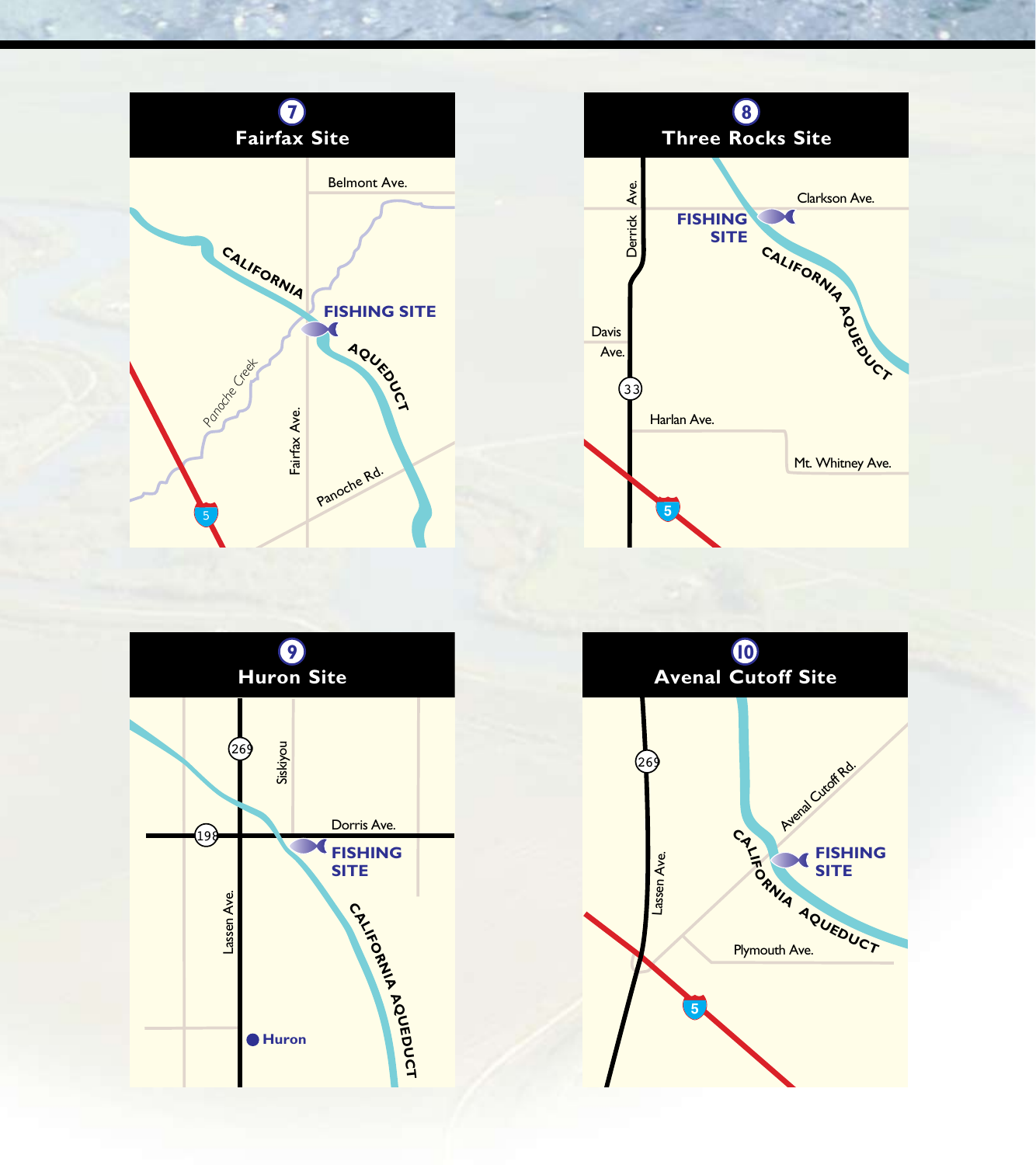